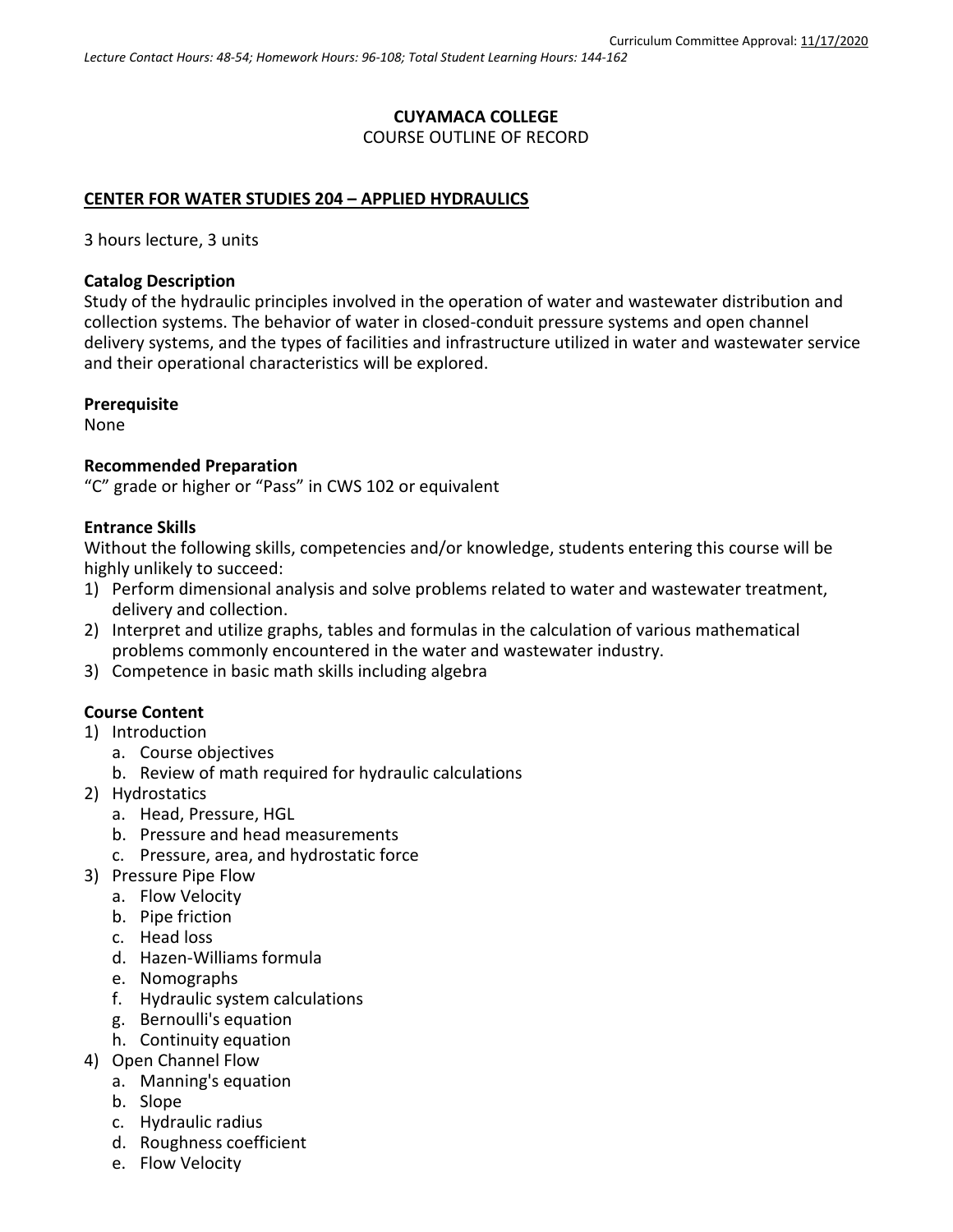- f. Nomographs
- g. Weirs
- h. Flumes
- 5) Pressure Pipe Flow Measurement
	- a. Volume
	- b. Displacement
	- c. Venturi
	- d. Orifice
	- e. Pitot tube
	- f. Differential pressure measurement
- 6) Pumps
	- a. Pumping principles
	- b. Types of pumps
	- c. Positive displacement
	- d. Centrifugal
	- e. Turbine
	- f. Pump drives and drivers
	- g. Pump curves
	- h. Head
	- i. Flow
	- j. NPSH
	- k. Efficiency
	- l. Power calculations
- 7) Water Distribution Systems
	- a. Gravity systems
	- b. Pumped systems
	- c. Reservoirs
	- d. Transmission mains
	- e. Distribution mains
	- f. Pressure zones
	- g. Regulator valves
	- h. Pump plant controls
	- i. Pressure relief valves
	- j. Reservoir control valves
- 8) Wastewater Collection Systems
	- a. Laterals
	- b. Collection mains
	- c. Manholes
	- d. Pump plants
	- e. Transmission mains
	- f. Metering stations

# **Course Objectives**

Students will be able to:

- 1) Apply hydraulic terminology to explain velocity, flow and pressure in water and wastewater delivery and collection systems.
- 2) Solve equations to calculate volume, pressure, velocity, force and flow in water and wastewater delivery and collection systems.
- 3) Explain the principles of flow measurement and determine the appropriate flow measurement systems utilized in water and wastewater systems.
- 4) Apply their knowledge of hydraulics to predict the behavior of fluids in closed-conduit pressure conveyance systems and gravity conveyance systems.